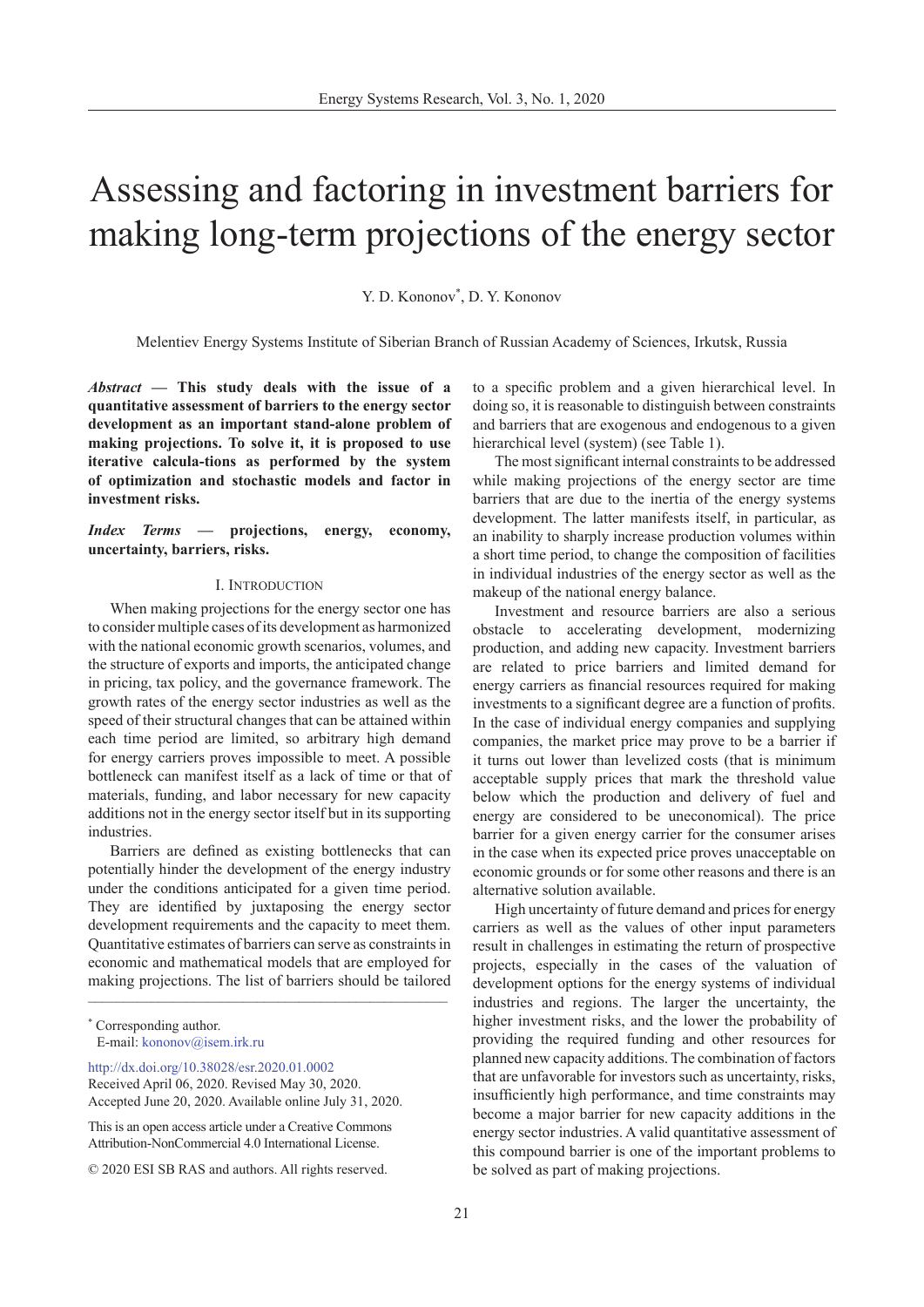| Hierarchical level                  | Constraints                                                                                                                                                                                                                                        |                                                                                                                                                                                                                                                                                                                     |  |
|-------------------------------------|----------------------------------------------------------------------------------------------------------------------------------------------------------------------------------------------------------------------------------------------------|---------------------------------------------------------------------------------------------------------------------------------------------------------------------------------------------------------------------------------------------------------------------------------------------------------------------|--|
|                                     | exogenous                                                                                                                                                                                                                                          | endogenous                                                                                                                                                                                                                                                                                                          |  |
| The national energy<br>sector       | Demand for energy carriers, limits on potential<br>exports and imports of the energy sector products,<br>prices on international and domestic energy markets,<br>indicators of national security and energy security,<br>limits on $CO2$ emissions | Production volumes and development times of major centers<br>of fuel production, the potential for new capacity additions in<br>the electric power industry and the fuel industry                                                                                                                                   |  |
| Regional energy sectors             | Demand for fuel and energy, prices. Cross-regional<br>energy links Environmental and social requirements                                                                                                                                           | Proven reserves of fuel and energy resources, required time<br>and volumes of new capacity additions in the electric power<br>industry and the fuel industry within the region                                                                                                                                      |  |
| Systems of individual<br>industries | Volumes and patterns of demand for products of a<br>given industry, potential for its exports, market<br>prices, executive directives, terms of reference, and<br>regulations.                                                                     | The scale and required time for the potential development of<br>mineral deposits and new capacity additions. Available<br>capital expenditures. Availability and capacity of major<br>transport links. Constraints on the development of individual<br>companies (as applied to new capacity additions by regions). |  |
| Companies, businesses               | company's products, market prices,<br>Demand for<br>export and import opportunities, competition,<br>infrastructural constraints, executive directives.                                                                                            | Available production capacity (assets, technologies, labor,<br>reserves). Financial resources. Performance of projects and<br>their investment risks. The time required for construction and<br>modernization                                                                                                       |  |

Table 1. Constraints on the development of energy systems at different hierarchical levels.

Note. The table presents the main constraints that are factored in the development, assessment, and choice of the options for developing the energy sector.

# II. Incremental narrowing down of the uncertainty range of specified investment barriers

Taking into account the interdependence of barriers and improving the validity of their numerical evaluation are facilitated by an incremental approach that relies on the mutable mix of economic and mathematical models at different stages of making projections and at different hierarchical levels (Fig. 1).

The optimization models used when making projections for the energy sector can allow for the investment barriers in the assumed constraints on available capital expenditures or new capacity additions. They can be roughly defined and specified when using an iterative calculation scheme at the levels of the national energy sector, the electric power industry and fuel industry, regional power supply systems, and energy companies.

In the course of iterative calculations, the solutions obtained in optimization models of each hierarchical level get adjusted, and the specified constraints are refined. This changes the degree of aggregation of a geographical area, input data, and barriers, which increases when moving to a lower hierarchical level and decreases (gets aggregated) when moving the bottom-up way.

A non-exhaustive list of indicators linking the models of the energy sector, the electric power industry, and regional power supply systems is shown in Table 2.

At the lower level, the hierarchy of models can simulate the behavior of potential investors and determine financial performance and investment risks of new capacity additions to ensure rational energy supply to consumers in the area under consideration. For this purpose, it is reasonable to use a combination of optimization with the well-established Monte Carlo method [2]. A model (its software implementation) of this kind named MISS-EL was developed at the Melentiev Energy Systems Institute SB RAS [3]. It has all inputs specified not as point estimates, but as ranges of values with the indication of the nature of

Table 2. Main information links between models at different hierarchical levels when identifying and refining the information on investment barriers.

|                                                        | Degree of<br>aggregation of the<br>geographical area                                      | Information to be obtained and refined                                                                                                                                                              |                                                                                                                                                                                                                                                                                                   |  |
|--------------------------------------------------------|-------------------------------------------------------------------------------------------|-----------------------------------------------------------------------------------------------------------------------------------------------------------------------------------------------------|---------------------------------------------------------------------------------------------------------------------------------------------------------------------------------------------------------------------------------------------------------------------------------------------------|--|
| Hierarchical (model)<br>levels                         |                                                                                           | from the upper level                                                                                                                                                                                | to the upper level                                                                                                                                                                                                                                                                                |  |
| The national energy<br>sector                          | Marcoregions                                                                              | Demand for energy and exports of fuel and<br>electricity. Fuel prices. The share of the<br>energy sector in the total capital<br>expenditures. Environmental requirements<br>for the energy sector. | Adjustments with respect to fuel extraction,<br>electricity production, and energy prices. Capital<br>expenditures required by the energy sector. CO2<br>emissions. Estimates of sustainability and<br>security of options of energy sector development.                                          |  |
| Electric power<br>industry                             | Federal districts,<br><b>IEPS</b><br><i>(interconnected)</i><br>power systems)            | Constraints on fuel resources for power<br>plants. Gas and coal prices for power<br>plants.                                                                                                         | Constraints on new capacity additions of nuclear<br>power plants (NPPs) and renewable energy<br>sources (RES). Cost of electricity generation and<br>transport. Demand for fuel by power plants<br>Required capital expenditures and strategic<br>threats to electric power industry development. |  |
| Energy companies<br>Regional energy<br>supply systems. | Regions, wholesale<br>generating<br>companies, and<br>territorial generating<br>companies | Demand for electricity and heat.<br>Constraints on gas supplies. Fuel prices.<br>Constraints on cross-regional power<br>transfers.                                                                  | Investment risks of RES and other new power<br>plants. Estimates of the energy security of<br>regions. Share of distributed generation.                                                                                                                                                           |  |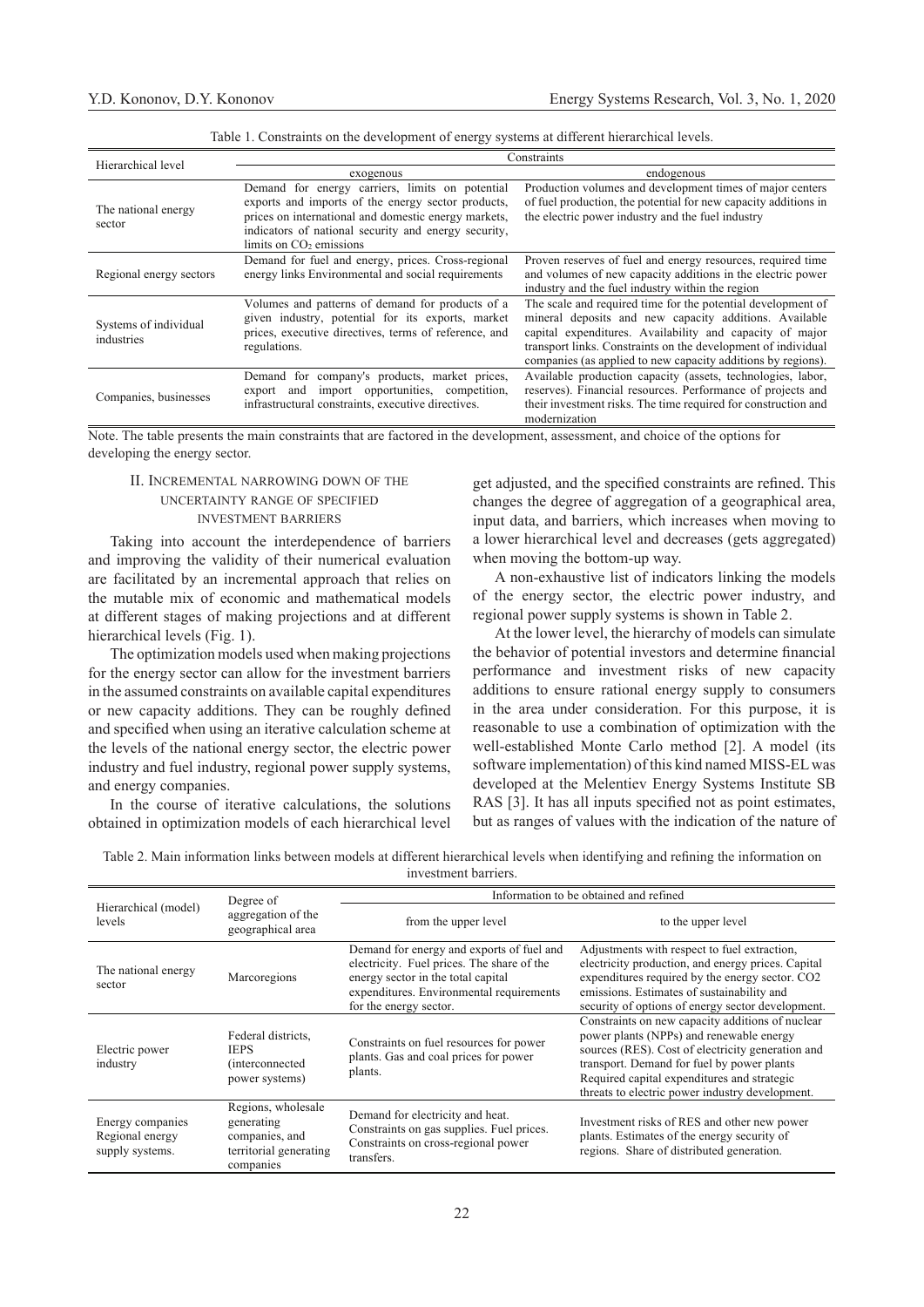

Time frame up to  $10$  to  $15$  vears

*Figure 1. Relationships between models used in different stages of making projections of the energy sector [1].*

probability distribution within such intervals. The adopted criterion of optimality is the minimum of discounted costs for electricity generation and transport.

Investment risks of individual groups of new power plants are determined by the frequency of their occurrence (with a certain capacity) in the solutions that are considered to be optimal under various conditions. The ratio of this indicator to the total number of solutions (hundreds of calculations) allows judging the probability of the implementation of the project of individual plants. The lower the probability the higher the investment risks.

The bottom-up calculations performed by the system of models allow consistent identification (adjustment) of investment risks of large-scale projects (at the level of energy supply of regions and energy companies), threats of the power shortage (at the level of an individual industry), constraints on new capacity additions in the energy sector and capital expenditures required for its development.

At the next iteration of calculations of the optimization model of the energy sector, its regional structure, and constraints on the new capacity additions that have unacceptably high investment risks can be changed. Directions and transfer capabilities of cross-regional energy ties may also be adjusted to mitigate the threat of a possible power shortage.

# III. Impact of the discount rate on investment risks and rational mix of power plants

In the optimization models of the energy sector and the electric power industry, the criterion for rational choice is usually the minimum of discounted cash costs required to meet a given demand for energy carriers under given constraints.

In the planned economy of the USSR, normative coefficients of efficiency of capital expenditures were used to make annual operating costs and lump sum investment costs commensurate. The values of these coefficients were assigned separately for different industries, varying from 0.1 to 0.33 [4]. The highest values were applied to the chemical industry and consumer goods manufacturing, while the lowest values were used for energy and transport.

In a market economy, the economic performance of both individual investment projects and development options of entire industries is determined based on the net present value. Discount rates used to this end are a characteristic of the rate of return required by investors with respect to committed capital in terms of the comparable risk level of the investment object. They include two main components: that is, risk-free (guaranteed return on investment) and risky (risk premium) components. The numeric value of the former is mainly based on the base rate of the Central Bank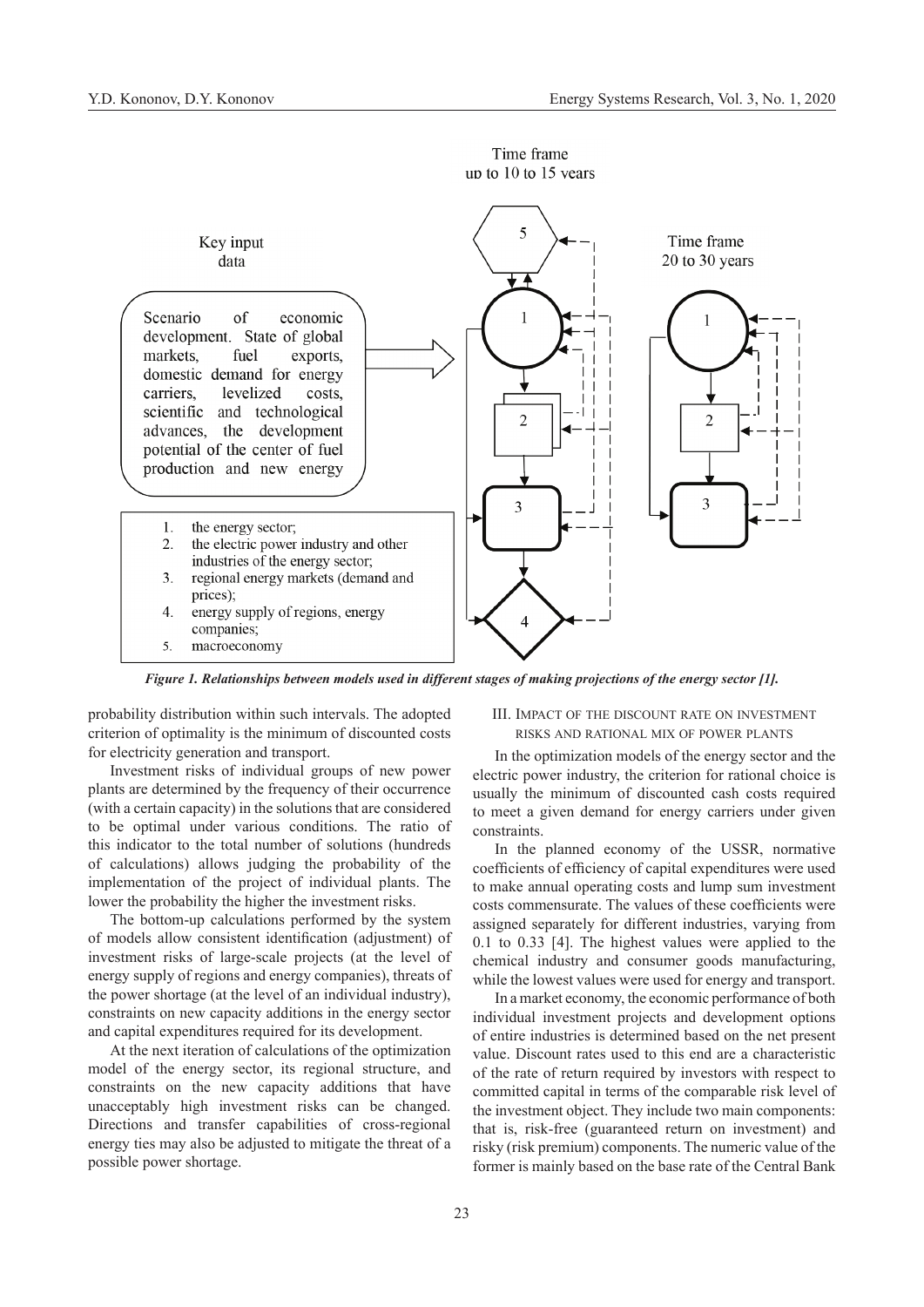

Note. Results of modeled calculations using the optimization (stochastic) model of power supply options for the European part of Russia under expected conditions for years 2025 to 2030.

| 0,05 | 0.05 |
|------|------|
| 0,10 | 0.10 |
| 0,15 | 0.15 |
| 0,20 | 0.20 |
|      |      |

*Fig. 2. The effect of the discount rate on the mix of new power plants additions.*

of Russia and currently amounts to 6-8% (net of inflation). In EU countries, the risk-free discount rate ranges from 1% to 7% [5].

The range of uncertainty of the risk component of the discount rate is significantly larger. The "Guidelines on the methods of the valuation of investment projects" [6] notice that the issue of specific numeric values of risk allowances for different industries and different types of projects has been poorly studied. According to these guidelines, the recommended values of these allowances are: 3-5% for investment in the development of manufacturing based on the mature equipment, 8-10% for an increase in the volume of sales of existing products, 13-15% - for manufacturing and market promotion of new products, 18-20% - for investment in R&D and innovations. In investment projects that adopt a new technology under conditions of unstable demand and prices, it can reach 18% to 23% [7], and in some cases, it can be as high as 47% [8].

When deciding on rational options for the development of entire industries, rather than individual enterprises and companies, instead of commercial discount rates one should use social (fiscal) ones that factor in not only economic but also social, environmental, and other possible consequences of an investment.

There are no generally accepted methods for estimating the values of discount coefficients when optimizing the development of the energy sector and the systems of its individual industries. At the same time, as shown by model calculations as performed by the MISS-EL model, their value strongly influences the optimization results. As the discount rate increases, the relative efficiency and competitiveness of the most capital-intensive power plants (hydroelectric, nuclear, solar, and wind power plants) decreases. Accordingly, their share in the mix of the new capacity additions decreases (Fig. 2). The average generation cost in the given geographic area also rises: by about 30% when the discount rate changes from 0.1 to 0.2. Investment risks of projects of some power plants (coal-fired CHP plants and HPPs) do not respond so straightforwardly to changes in discount rates (Table 3).

| Power plant type                                                          | Discount rate |      |      |              |
|---------------------------------------------------------------------------|---------------|------|------|--------------|
|                                                                           | 0.05          | 0.10 | 0.15 | 0.20         |
| Gas-fired: condensing power plants                                        | 93            | 3.7  |      | $\mathbf{0}$ |
| <b>CHPPs</b>                                                              | 12            | 0.8  |      | 0.1          |
| Coal-fired: condensing power plants                                       |               | 0.1  |      | $\theta$     |
| <b>CHPPs</b>                                                              | 29            | 43   | 25   | 13           |
| <b>NPPs</b>                                                               |               | 27   | 90   | 99           |
| <b>HPPs</b>                                                               | 0.6           | 16   | Q    |              |
| <b>RES</b>                                                                |               | 68   | 100  | 100          |
| The weighted average risk of new power<br>plants in the aggregated region | 22            | 8    | 4    | ◠            |

Table 3. Dependence of investment risks on discount rate, %.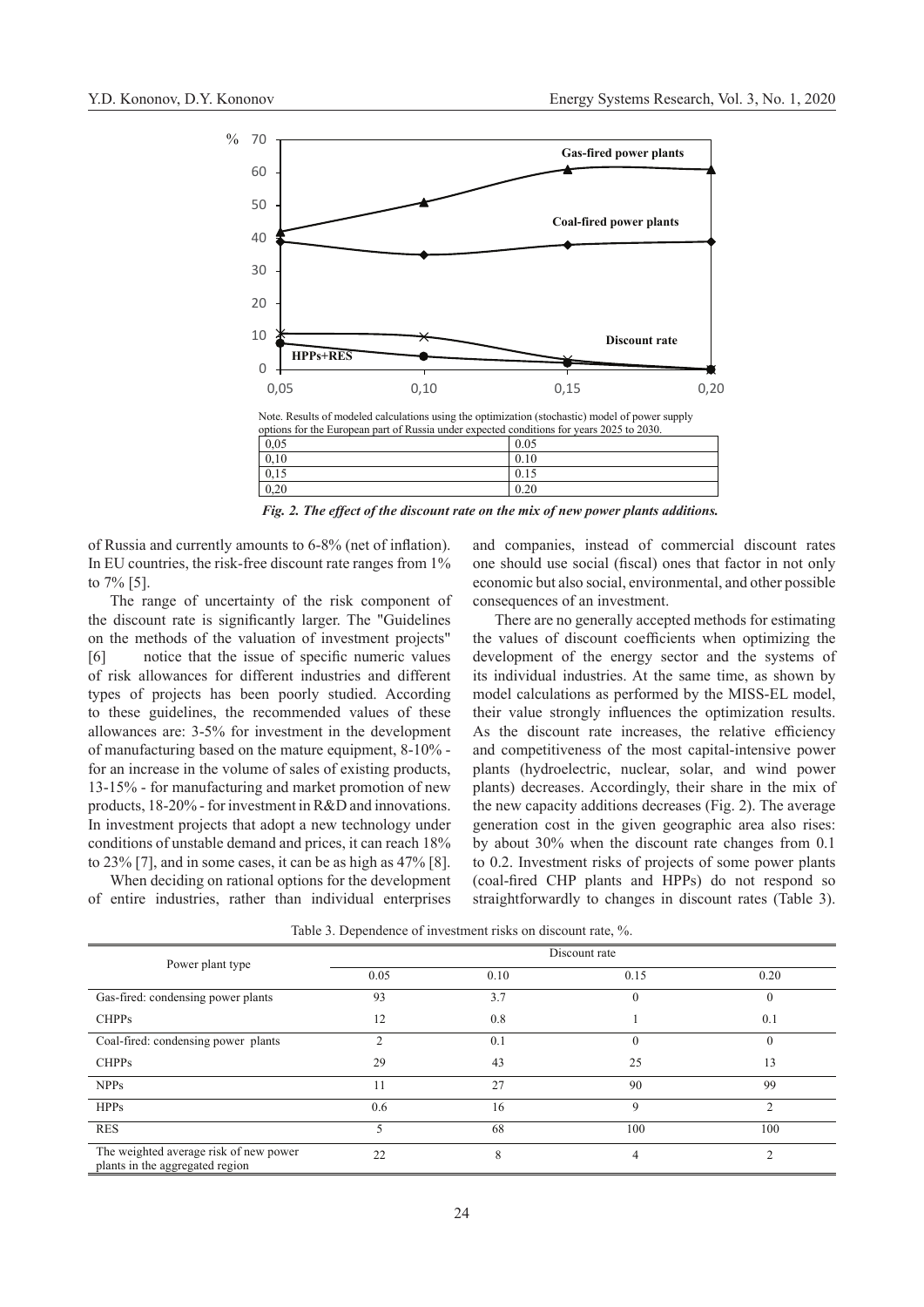Such a response is due to the fact that in the calculations there were no changes in constraints on gas supplies as well as upper limits of permissible cross-regional power transfers and new capacity additions of CHP plants and NPPs.

It is worth noting that the presented results of calculations are obtained given the normal distribution of input data within specified ranges of their probable values. In the case of interval (equiprobable) uncertainty, the value of investment risks is significantly higher (approximately twice that much).

Note. Results of modeled calculations using the MISS-EL model for one of the power supply scenarios of the European part of Russia (inclusive of the Urals).

Calculations and analysis of the principles and practices adopted in Russia and abroad enable us to propose the following approach to the assignment of the discount rate in optimization models used at different hierarchical levels and different temporal stages of making projections of long-term development of the energy sector:

- In the optimization models of the country's energy sector, the discount rate should reflect the social and fiscal significance of the compared options, and the value of the risk component should be less than that in the case of the optimization of the development of the electric power industry and especially the gas industry, taking into account the specificity of external and internal conditions and the significance of strategic threats.
- When optimizing the development of regional power supply systems due to particularly high uncertainty of future conditions, the issue of discounting proves particularly challenging. Therefore, the assessment of investment risks should be seen as a problem of its own and should be solved using the Monte Carlo method.
- The risk-free component of the discount rate, currently assumed to be 6-8%, should decrease with an increase in the projection time frame (to about 5-6%), and the risk component should increase (with an increase in uncertainty).

#### IV. CONCLUSION

The need for quantitative assessment of barriers and investment risks arises in various stages of making projections of the energy sector development. Such an assessment is needed to improve the validity of longterm projections, narrow down the range of uncertainty in development conditions, and identify possible challenges and strategic threats to energy security [10], [11].

Lack of financial and other resources may become one of the main threats of new capacity additions in the electric power industry and other systems of individual industries of the energy sector lagging behind the growing demand for them. Identification of the plausibility and significance of this strategic threat should be based on quantitative assessment of investment risks of both individual large-scale projects and options of the energy industry development of the country.

The proposed approach to a comprehensive assessment of investment barriers and risks assumes an incremental narrowing down of the uncertainty range in the energy sector development and the use of a system of optimization and stochastic models. Iterative calculations by these models at different hierarchical levels (performed in the top-down and bottom-up fashions) allow narrowing down the uncertainty range of possible dynamics of prices and demand for energy carriers. This, in turn, yields important information for the assessment of the performance and risk of large-scale projects and clarification of the required and possible capital expenditures.

Estimates of the riskiness of development options for energy systems should be reflected in energy security indicators. Some suggestions as to their mix are presented, for example, in [9].

Obviously, the rational ways of analyzing the projection range and assessing quantitatively investment and other barriers and risks depend on the time frame in question, the magnitude and nature of uncertainty of the input data, and the importance of the projection results for strategic decision-making.

#### **ACKNOWLEDGMENTS**

The research was carried out under State Assignment III.17.5.2 (reg. No. АААА-А17-117030310452-7) of the basic research of the SB RAS and was supported by t RFBR grant (Project No. 20-010-00204, No. 18-010-00176).

### **REFERENCES**

- [1] Yu. D. Kononov. Approaches to improve the validity of long-term projections of the energy sector development. *Novosibirsk: Nauka*, 2015. 147 p. (In Russian)
- [2] S. M. Ermakov. Monte Carlo methods and related issues*. Moscow: Nauka*, 1975. 472 p. (In Russian)
- [3] Yu.D. Kononov, V.N. Tyrtyshny. Assessment of the impact of the nature of uncertainty in future conditions on the competitiveness of fuel supply options, *Energy policy*. 2011. No. 4. pp. 50-56. (In Russian)
- [4] I.N. Yakovleva. How to calculate the discount rate and risk rate for a manufacturing enterprise, *Spravochnikhe ekonomista*. 2008. No. 9. pp. 24-33. (In Russian)
- [5] Steinbach I., Staniaszek D. Discount rates in energy system analysis. Discussion Paper. *Fraunhofer ISI*, 2015. 18 p.
- [6] Guidelines on the methods of the valuation of investment projects. *Moscow: Ekonomika*, 2000. 421 p. (In Russian)
- [7] Yu.I. Zhdanov. The discount rate. The 10 modern methods of its calculation. Available at: [http://www/](http://www/finrr.ru/stavka-diskontirovaniya.html) [finrr.ru/stavka-diskontirovaniya.html](http://www/finrr.ru/stavka-diskontirovaniya.html)
- [8] P.L. Vilensky, V.N. Livshits, S.A. Smolyak. Valuation of investment projects. Principles and practices. *Moscow: Delo*, 2001. 832 p. (In Russian)